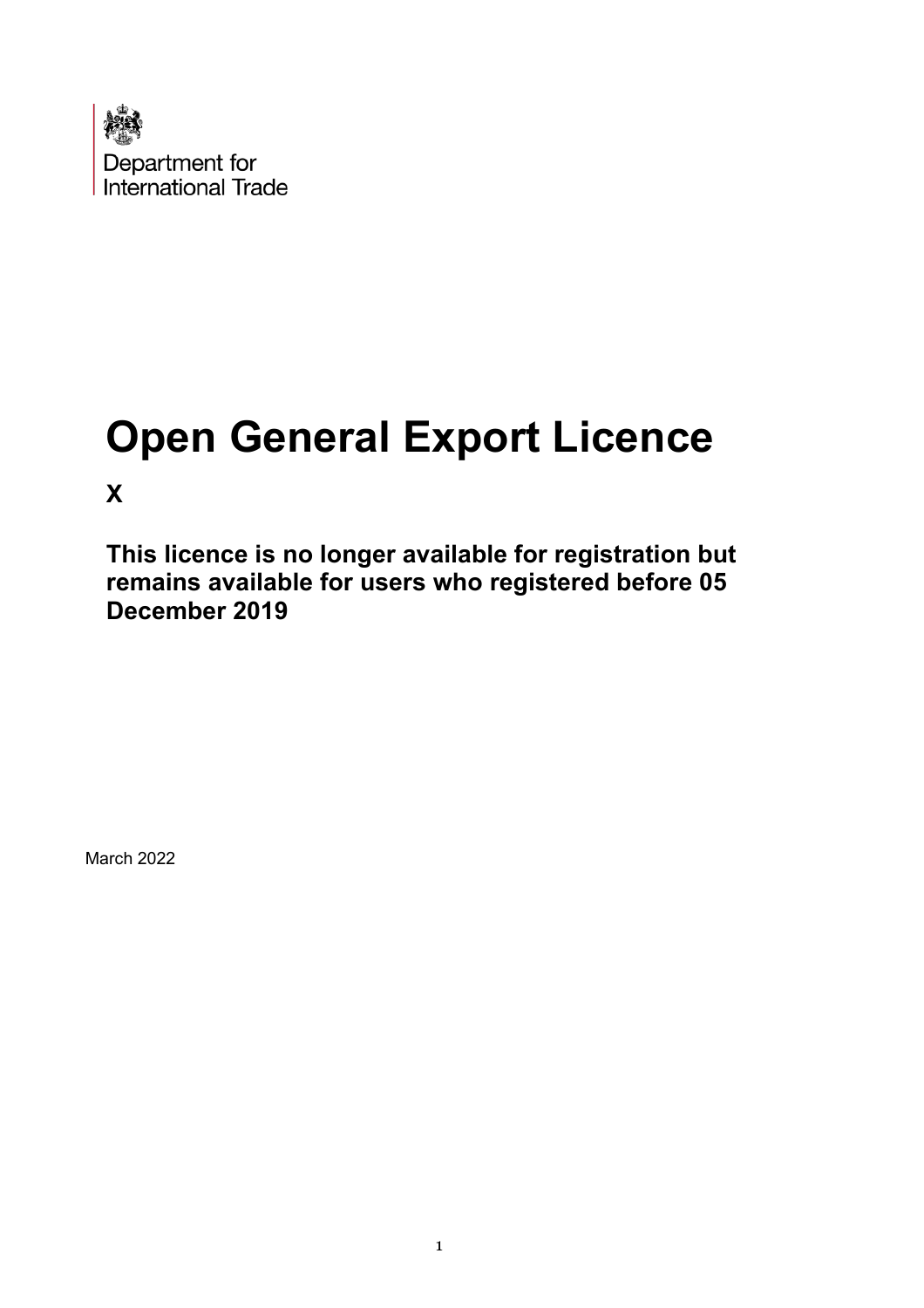# **EXPORT LICENCE**

**Open General Export Licence (X)** dated 09 March 2022, granted by the Secretary of State.

The Secretary of State grants hereby grants the following Open General Export Licence under article 26(4) of the Export Control Order 2008 (S.I. 2008/3231, as amended) and—

- (a) in relation to England and Wales and Scotland, Article 9(2) and (4) of Council Regulation (EC) No 428/2009 of 5 May 2009 setting up a Community regime for the control of exports, transfer, brokering and transit of dual-use items (EUR 2009/428, as amended).
- (b) in relation to Northern Ireland, Article 12(1) and (6) of Regulation (EU) 2021/821 of 20 May 2021 setting up a Union regime for the control of exports, brokering, technical assistance, transit and transfer of dual-use items (OJ L 206, 11.6.2021, p. 1–461) as it has effect by virtue of the Protocol on Ireland/Northern Ireland in the UK-EU Withdrawal Agreement.

In this licence where there is reference to "the Regulation", in respect of items located in England, Wales or Scotland it means (a) above and in respect of items located in Northern Ireland it means (b) above.

## *Licence*

1. Subject to the following provisions of this Licence, any items specified in Schedule 1 hereto, may be exported from the United by any person established in the United Kingdom, to any destination except a destination in a country specified in Schedule 2.

## *Exclusions*

- 2. This Licence does not authorise the export of items:
	- (1) if the exporter has been informed by the Secretary of State that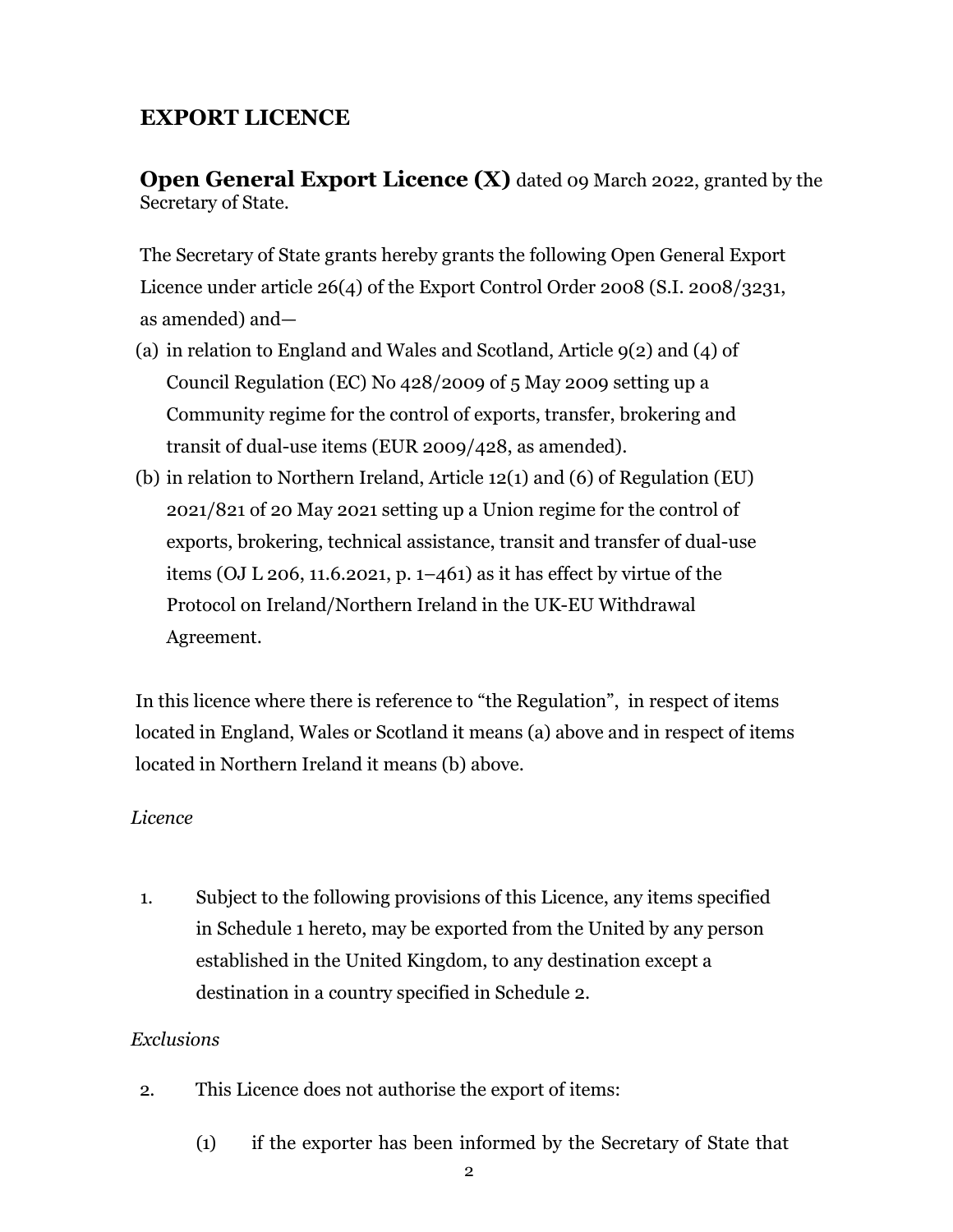they are or may be intended, in their entirety or in part

- (a) for use in connection with the development, production, handling, operation, maintenance, storage, detection, identification or dissemination of chemical, biological or nuclear weapons, or other nuclear explosive devices or the development, production, maintenance or storage of missiles capable of delivering such weapons,
- (b) for a military end use and the purchasing country or country of destination is subject to an arms embargo imposed through its listing as an embargoed destination in Part 1 or 2 of Schedule 4 to the Export Control Order 2008 as amended from time to time, or by a decision of the OSCE or an arms embargo imposed by a binding resolution of the Security Council of the United Nations, and additionally in the case of goods being exported from NI an arms embargo imposed by a decision or a common position adopted by the Council of the European Union', or
- (c) for use as parts or components of military items listed in Schedule 2 to the Export Control Order 2008 that have been exported from the United Kingdom without authorisation or in violation of an authorisation.
- (2) if the exporter is aware that the items in question are intended, in their entirety or in part, for any of the uses referred to in sub paragraph (1);
- (3) if the exporter has grounds for suspecting that the items in question are or may be intended, in their entirety or in part, for any of the uses referred to in sub-paragraph (1)(a), unless the exporter has made all reasonable enquiries as to their proposed use and is satisfied that the items will not be so used;
- (4) to a destination within a Customs Free Zone; or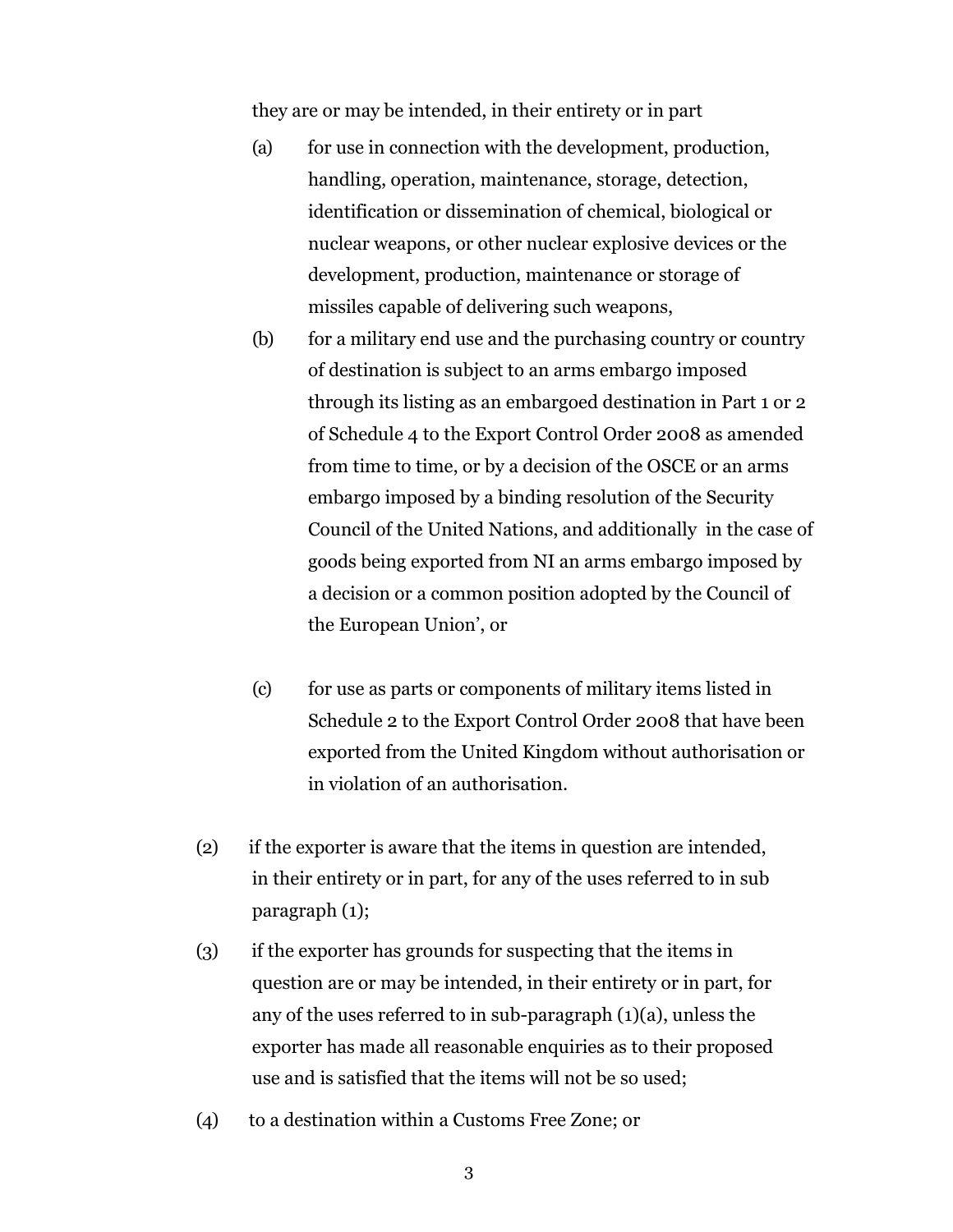- (5) if their export is controlled by virtue of any entry in Annex I to the retained Regulation not specified in Schedule 1; or
- (6) if the export is for any military purpose.
- (7) where the exporter has, at the time of export, been served with a notice which suspends or revokes their ability to use this Licence pursuant to article 32(1) of the Order, unless the period of suspension or revocation has expired.

## *Conditions and Requirements*

- 3. The authorisation in paragraph 1 is subject to the following conditions:
	- (1) except in the case of an export of technology by telephone, fax or other electronic media, official and commercial export documentation accompanying the items shall include a note stating either:
		- (a) "These items are being exported under the OGEL (X)"; or
		- (b) the SPIRE reference (in the form 'GBOGE 20XX/XXXXX') of the exporter's registration in respect of this licence,

which shall be presented to an officer of HM Border Force if so requested;

(2) where the exporter has received a warning letter sent on behalf of the Secretary of State which identifies failure to comply with this Licence or a provision of applicable export control legislation, the exporter shall take such steps as are identified in that warning letter (within the timescale stated) in order to restore compliance with the Licence. Without prejudice to article 34 of the Order, failure to comply with this condition may result in this Licence being revoked or suspended until the exporter can show compliance to the satisfaction of the Department for International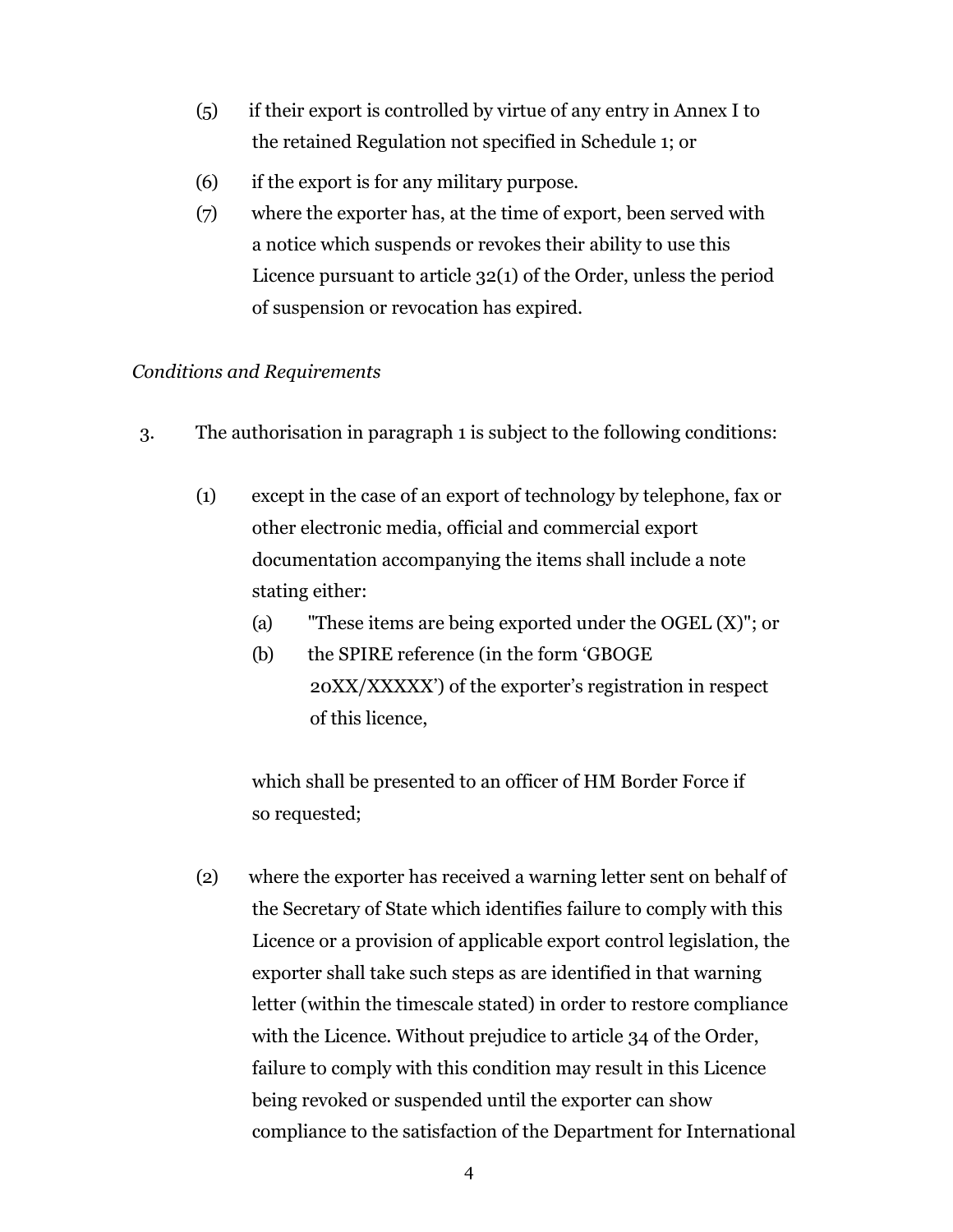Trade (DIT). The exporter will be notified in writing of any such suspension or revocation and the initial period of such suspension or revocation. Where at the end of this initial period, the exporter has not shown compliance to DIT's satisfaction, the period of suspension or revocation may be extended. The exporter will be notified of such an extension in writing.

- (3) the Secretary of State has the power to vary or withdraw export licences at any time. If you do not use this licence within any 24 month period for an export allowed by this licence, your entitlement to use it will **automatically run out** at the end of that 24-month period and your registration details will be removed from SPIRE. However, you can register for this licence again if you want to use it after your registration has ended.
- (4) you **must** update the 'Open licensing returns' within SPIRE, for **all** exports or trade carried out within each calendar year. You **must** update the returns by the last day of the following January at the latest (for example, you would need to update the January to December returns by the end of the following January) and include **all** the information required. You do **not** have to report on technology transfers.

### *Registration*

4. An exporter who exports items under the authority of this Licence must, before the first occasion he/she makes use of the licence, provide details to the Secretary of State of his/her name and the address where copies of the records referred to in article 29 of the Order may be inspected.

5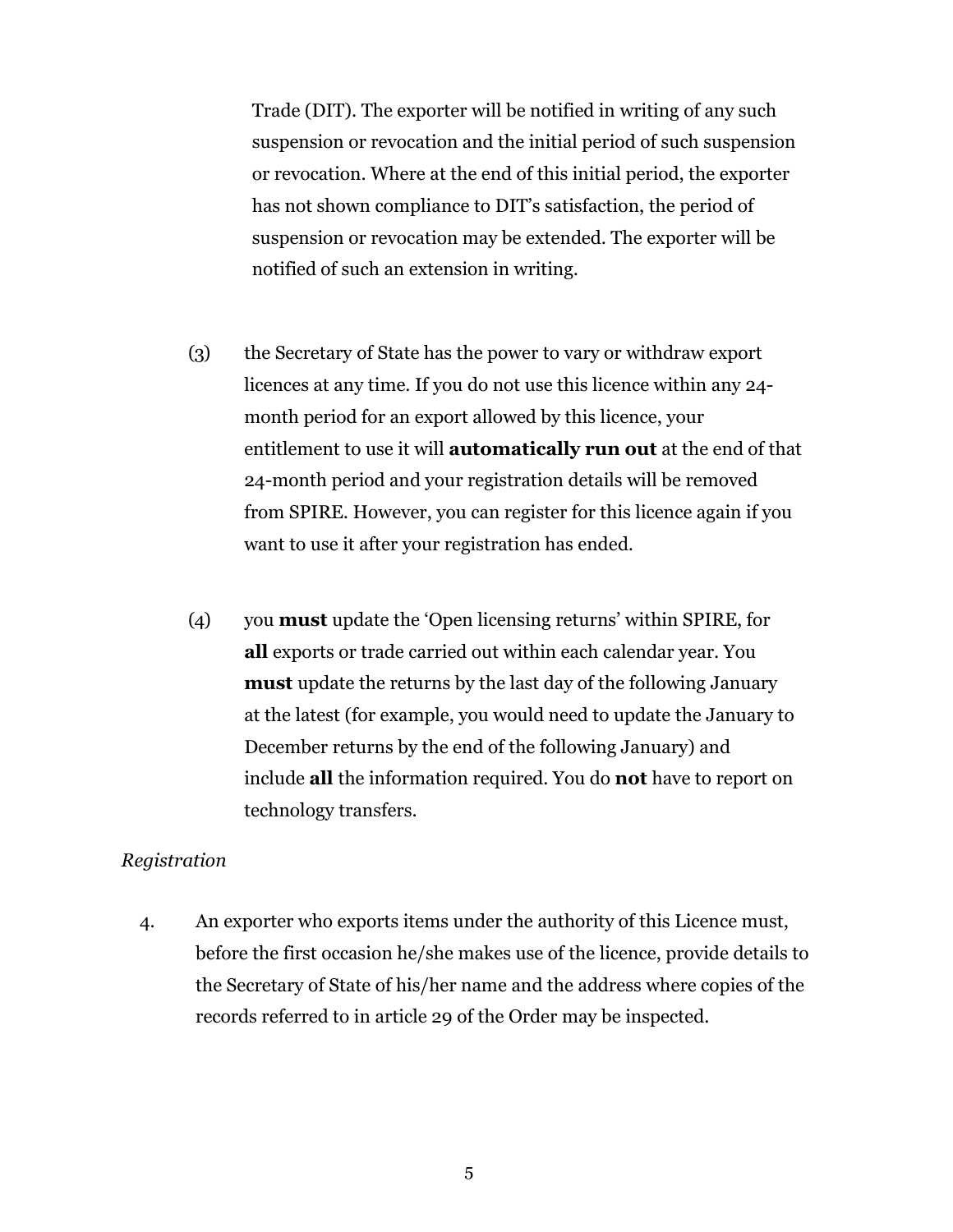5. Nothing in this Licence affects any prohibition or restriction on the export of any items other than under the Regulation or the Order, and this licence does not confer any licence or permission under, or for the purposes of, any enactment other than the Regulation and the Order.

## *Interpretation*

- 6. For the purpose of this Licence:
	- (1) "Customs Free Zone" means a part of the territory of a country where any goods introduced are generally regarded, insofar as import duties and taxes are concerned, as being outside the customs territory of that country, and are not subject to the customs controls that would otherwise apply;
	- (2) "entry" includes part of an entry; and
	- (3) unless the context otherwise requires, any other expression used in this Licence has the same meaning as in the Regulation or the Order as appropriate.

#### *Entry into Force*

- 7. This Licence comes into force on 09 March 2022.
- 8. The Open General Export Licence (X) dated 28 February 2022 is hereby revoked.

## **An Official of the Department for International Trade, Authorised to act on behalf of the Secretary of State**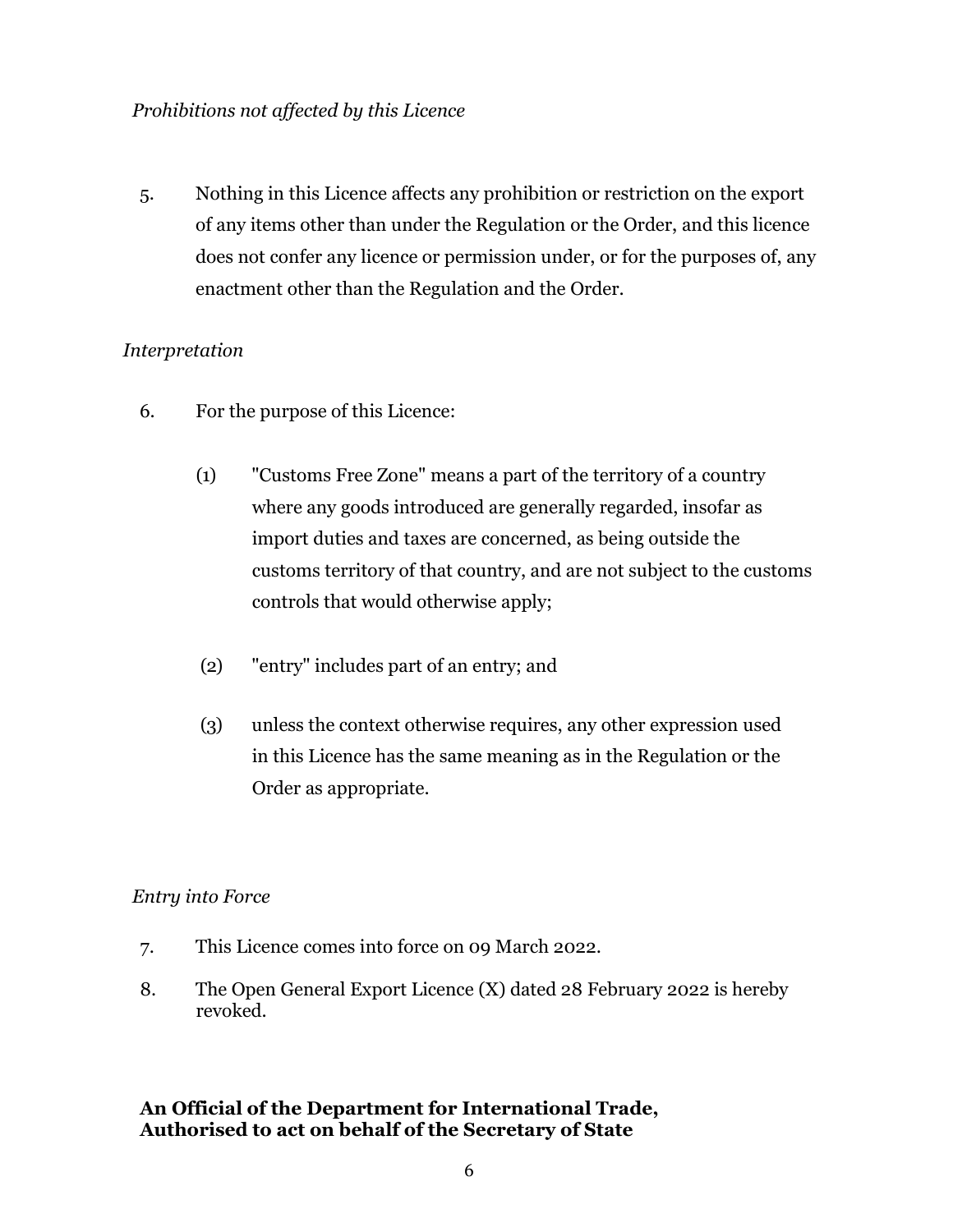# **SCHEDULE 1**

# **ITEMS CONCERNED**

Goods specified in any of the following entries in Annex I to the Regulation:

| 1D <sub>001</sub> | Other than software specially designed or modified for the<br>development, production or use of items specified in the<br>following entries:<br>Entry 1B001.a, 1B001.b, 1B001.c, 1B001.d.1, 1B001.d.2,<br>1B001.d.3 or 1B001.e;<br>Entry 1B002 if the items are for the production of<br>$\bullet$<br>atomized or spherical metallic powder in a controlled<br>environment; |
|-------------------|-----------------------------------------------------------------------------------------------------------------------------------------------------------------------------------------------------------------------------------------------------------------------------------------------------------------------------------------------------------------------------|
| 1D <sub>002</sub> |                                                                                                                                                                                                                                                                                                                                                                             |
| 2A001.a           |                                                                                                                                                                                                                                                                                                                                                                             |
| 2B003             |                                                                                                                                                                                                                                                                                                                                                                             |
| 3B001.a.1         |                                                                                                                                                                                                                                                                                                                                                                             |
| 5A001.b.1.a       |                                                                                                                                                                                                                                                                                                                                                                             |
| 5A001.b.1.b       |                                                                                                                                                                                                                                                                                                                                                                             |
| 5A001.b.1.c       |                                                                                                                                                                                                                                                                                                                                                                             |
| 5A001.b.2.b       |                                                                                                                                                                                                                                                                                                                                                                             |
| 5A001.c           |                                                                                                                                                                                                                                                                                                                                                                             |
| 5A001.d           |                                                                                                                                                                                                                                                                                                                                                                             |
| 5B001.a           | Only as applicable to test, inspection and production<br>equipment for the development or production of items<br>specified in the 5A001 entries listed above                                                                                                                                                                                                                |
| 5D001.a           | Only as applicable to software for the development, production<br>or use of items specified in the 5A001 entries listed above                                                                                                                                                                                                                                               |
| 6A002.a.2.a       | Other than image intensifiers which:<br>are specially designed for cameras specified in entry<br>6A003;<br>• incorporate gallium arsenide (or similar semiconductor)<br>photocathodes;<br>are radiation hardened; or<br>are ruggedised; or                                                                                                                                  |
| 6A004.a.1         | specified in 6A002.a.2.a.2.b;                                                                                                                                                                                                                                                                                                                                               |
|                   |                                                                                                                                                                                                                                                                                                                                                                             |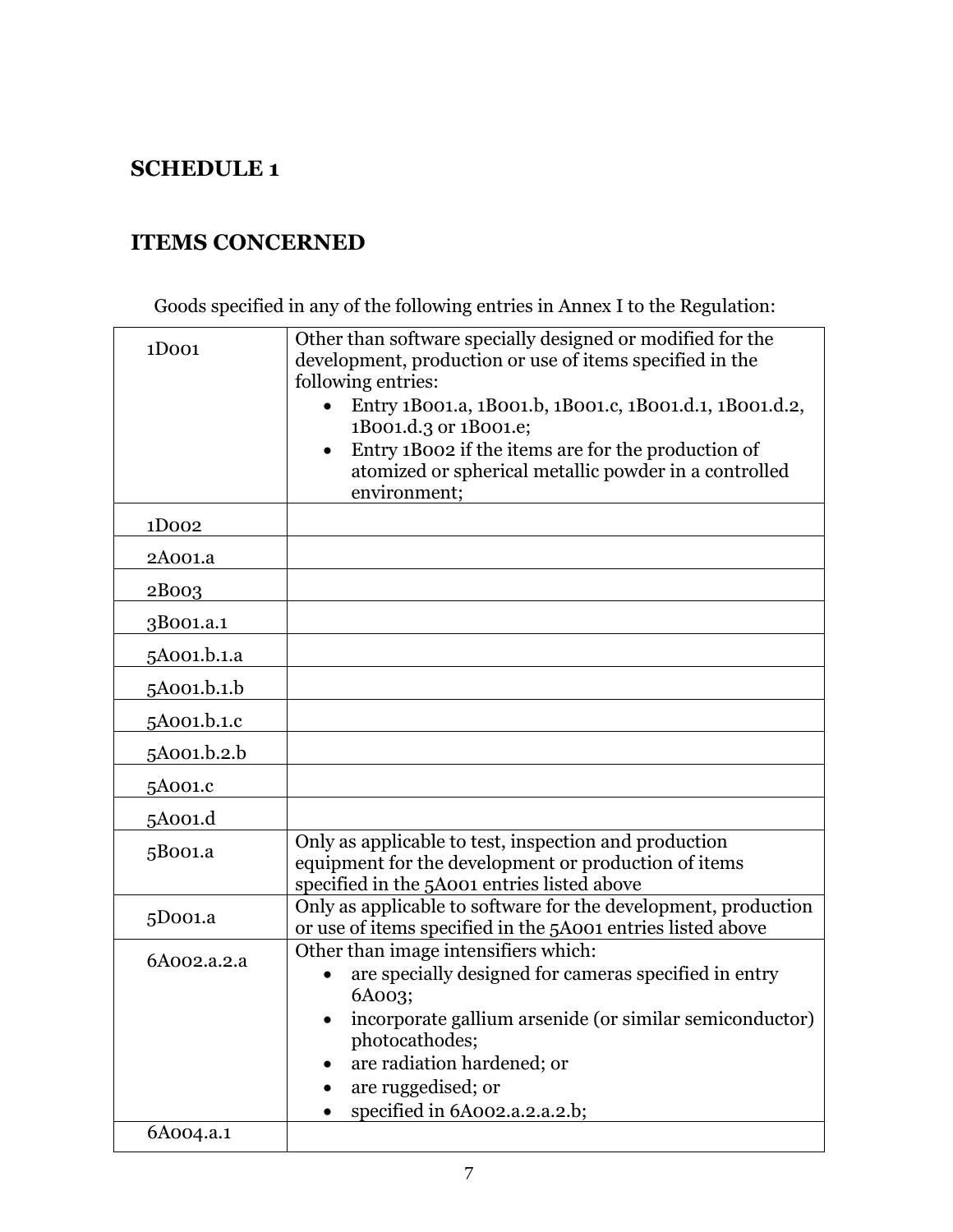| 6A004.a.2            |                                                                                                                                                                            |
|----------------------|----------------------------------------------------------------------------------------------------------------------------------------------------------------------------|
| 6A004.a.4            |                                                                                                                                                                            |
| $6A$ 004.b           |                                                                                                                                                                            |
| 6A004.d.2            |                                                                                                                                                                            |
| 6A004.f              |                                                                                                                                                                            |
| 6A005.b.6.c.1        | Only as applicable to neodymium-doped, pulse-excited Q-<br>switched lasers having a single-transverse mode output and an<br>average output power equal to or less than 40W |
| 6A005.c              | Other than tunable lasers having a wavelength of 150nm or<br>more but not exceeding 800nm                                                                                  |
| 6A005.d.2            | Other than CO lasers having a CW maximum rated output<br>power, single or multimode, exceeding 10kW                                                                        |
| 6A005.f              |                                                                                                                                                                            |
| 6A008.b              | Other than radar systems, equipment and assemblies                                                                                                                         |
| 6A008.c              | (1) designed or modified for use in rocket systems                                                                                                                         |
| 6A008.l.1            | (including launch support equipment or facilities)                                                                                                                         |
|                      | capable of delivering a payload to a range of 300 km or                                                                                                                    |
|                      | more; or                                                                                                                                                                   |
|                      | (2) which are range instrumentation radar systems,                                                                                                                         |
|                      | equipment and assemblies having all of the                                                                                                                                 |
|                      | following:                                                                                                                                                                 |
|                      | (a) an angular resolution better (less) than 3 milli-                                                                                                                      |
|                      | radians $(0.5 \text{ miles})$ ;                                                                                                                                            |
|                      | (b) a range 30 km or more and a RMS range                                                                                                                                  |
|                      | resolution better (less) than 10 m; and                                                                                                                                    |
|                      | (c) velocity resolution of better (less) than $3 \text{ m/s}$                                                                                                              |
| 6B004.b              |                                                                                                                                                                            |
| 6C004.a              |                                                                                                                                                                            |
| 6Coo <sub>4</sub> .e |                                                                                                                                                                            |
| 8A002.i.2            | Other than manipulators with more than five degrees of<br>freedom;                                                                                                         |
| 9B005                |                                                                                                                                                                            |
| 9B006                |                                                                                                                                                                            |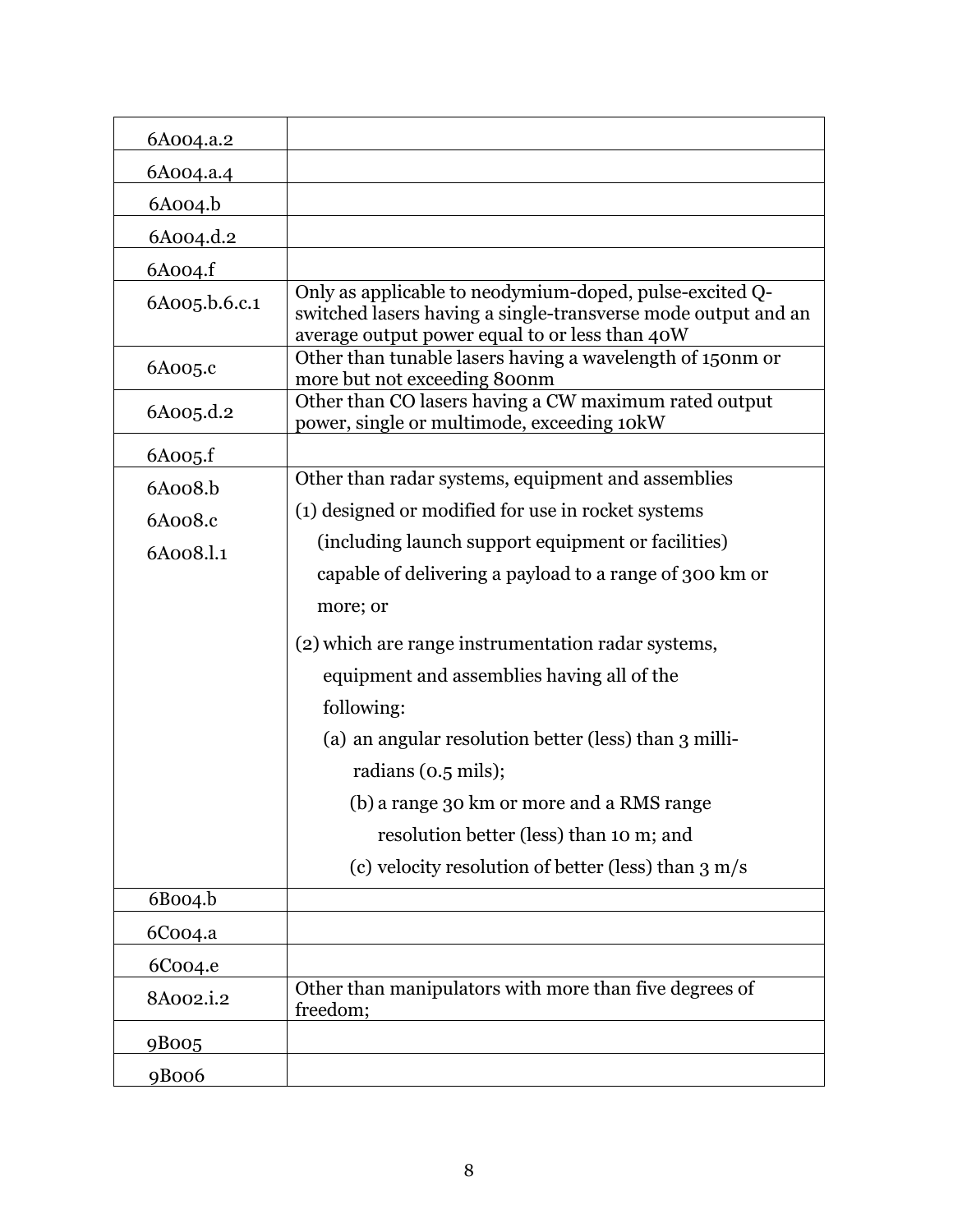## **SCHEDULE 2**

## **DESTINATIONS CONCERNED**

# **This export authorisation is valid for exports to the following destinations:**

#### *All destinations other than in:*

- Afghanistan, Angola, Australia, Belarus, Burma, Canada, Iran, Iraq, Japan, Libya, New Zealand, Myanmar (Burma) North Korea, Norway, Russia, Sri Lanka, Switzerland, Syria, USA and Venezuela.
- European Union Member States as follows: Austria, Belgium, Bulgaria, Croatia, Cyprus, Czech Republic, Denmark, Estonia, Finland, France, Germany, Greece, Hungary, Ireland, Italy, Latvia, Lithuania, Luxembourg, Malta, Netherlands, Poland, Portugal, Romania, Slovakia, Slovenia, Spain, Sweden.

#### **NOTE 1:**

For exports from England, Wales or Scotland the Open General Export Licence (export of dual-use items to EU member states) permits exports of the items on this licence to EU member States and The Channel Islands.

For exports from Northern Ireland an export licence is NOT required for dualuse goods being exported to EU destinations BUT you must state on export documents that your items require a licence if exported outside the EU and you must keep records (as specified in Articles 22(8) and 22 (10) of the EU Dual Use Regulation).

#### **NOTE 2:**

Exports of items from England, Wales or Scotland covered by this licence may be made under the authority of the General Export Authorisation (GEA 001),

9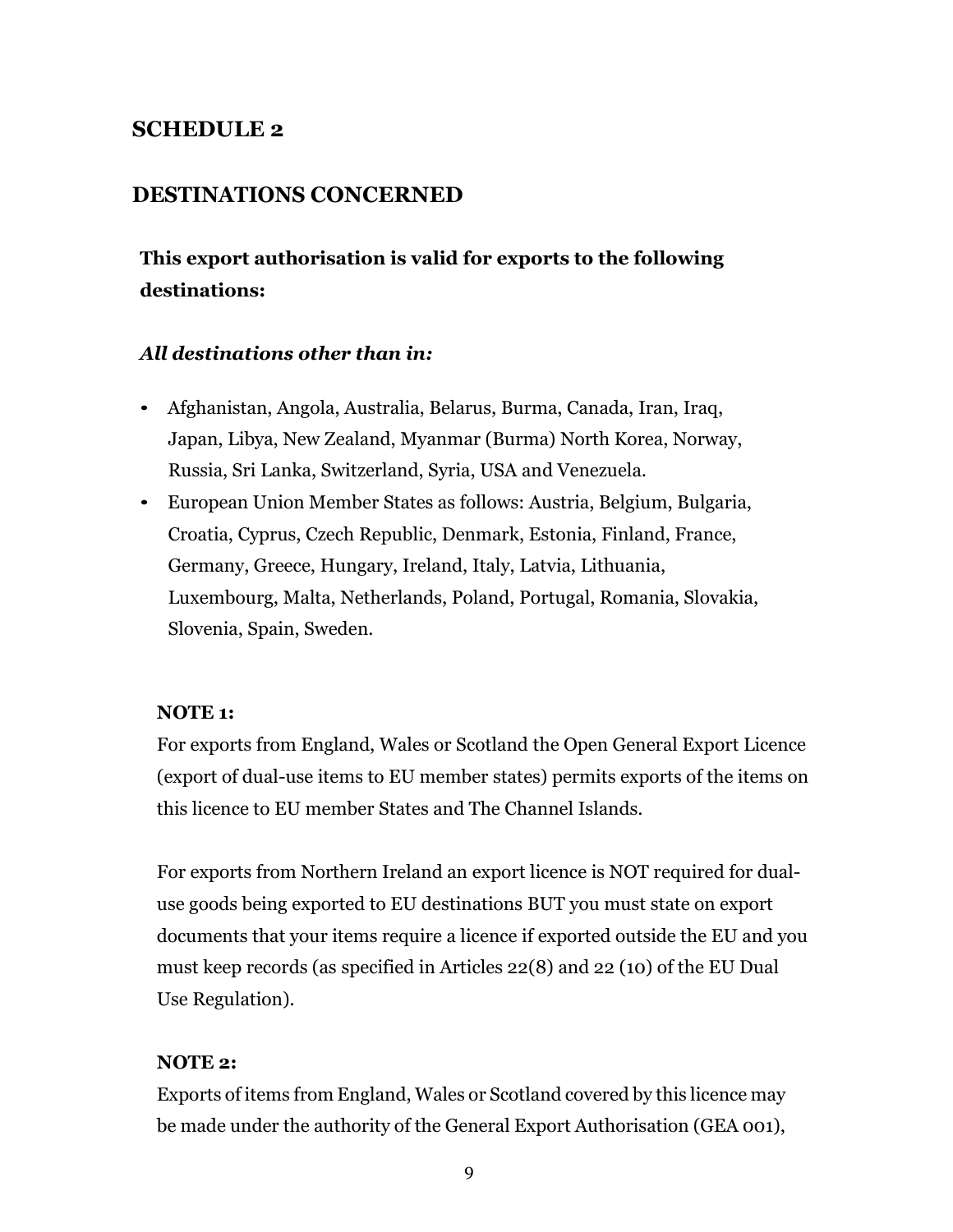subject to certain conditions and restrictions, to the following destinations:

Australia, Canada, Japan, New Zealand, Norway, Switzerland (including Liechtenstein), USA.

Exports of items from Northern Ireland covered by this licence may be made under the authority of the European Union General Export Authorisation (EU GEA 001), subject to certain conditions and restrictions, to the following destinations:

Australia, Canada, Japan, New Zealand, Norway, Switzerland (including Liechtenstein), USA, United Kingdom.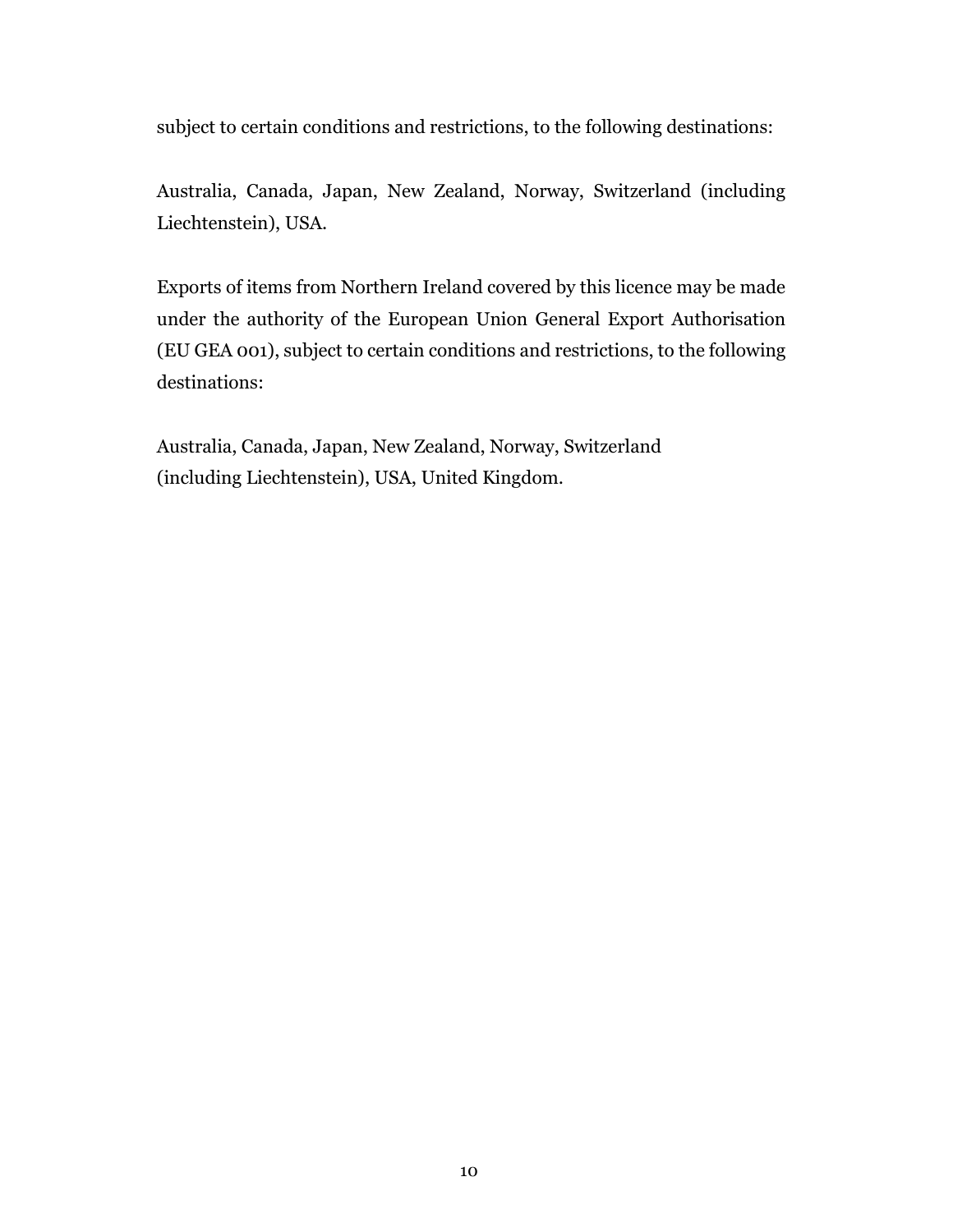## **EXPLANATORY NOTE**

(This note is not part of the licence)

- 1. This Open General Export Licence has been revised to remove Belarus as a permitted destination.
- 2. This Open General Export Licence permits, without further authority but subject to certain conditions, the export from the United Kingdom where the exporter is established in the United Kingdom, to any destination other than one listed in Schedule 2 to the Licence of items specified in Schedule 1 to the Licence
- 3. The Export Control Order 2008 ("the Order") contains certain registration and record keeping requirements which apply to persons using this Licence. Under Article 29 of the Order, any person established in the United Kingdom who exports items from the United Kingdom or another Member State under the authority of this Licence must maintain and retain certain records relating to each such export for at least three years from the end of the calendar year in which the export takes place, and must permit such records to be inspected and copied by any person authorised by the Secretary of State.
- 4. Under Article 28 of the Order, an exporter who exports items under the authority of this Licence must, before or within 30 days after the first occasion he makes use of the licence, provide details to the Secretary of State of his name and the address where copies of the records referred to above may be inspected. This notification must be made via DIT's digital licensing system, SPIRE, at <https://www.spire.trade.gov.uk/>
- 5. Persons who registered to use previous versions of this licence do not need to re-register. Registrations are carried over to the current in force version of this licence.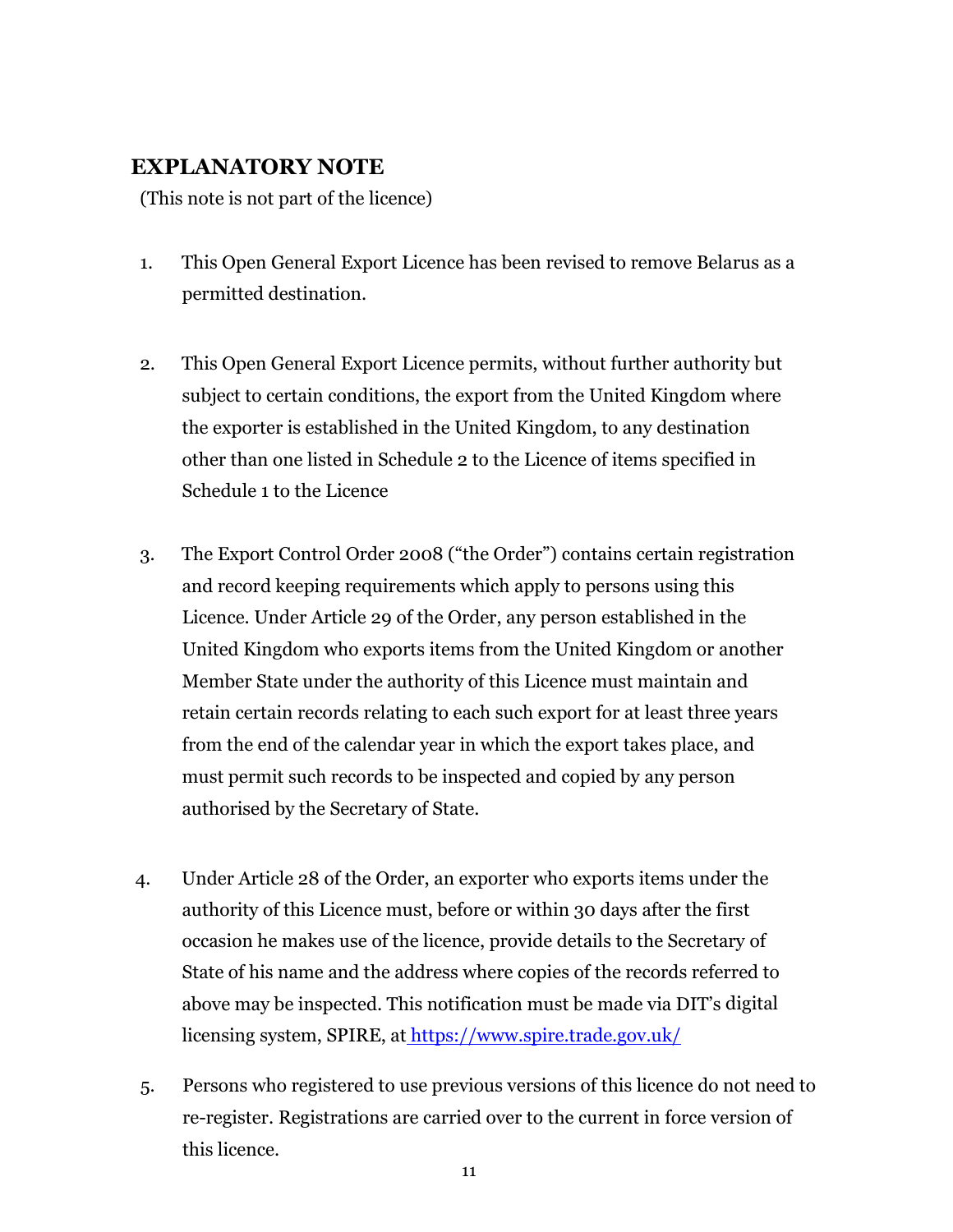- 6. The Secretary of State has the power to suspend or revoke licences at any time and in such circumstances and on such terms as he/she thinks fit. If an exporter receives written notice to this effect, they will be prevented from relying on this Licence. The power to suspend may be used in addition to criminal prosecution or as an alternative. Suspension may occur for example where an exporter is being investigated or prosecuted in relation to a possible criminal offence or has been found guilty of a criminal offence under the export control legislation. It may also be used in situations where an exporter has breached the conditions of the Licence and failed to take corrective action within a reasonable period (see condition 2(2)).
- 7. Where DIT identifies failures in compliance with licence conditions or the legislation during a compliance visit, DIT may send a warning letter to the exporter listing the improvements that need to be made to ensure compliance. The letter will set out the timeframe within which these improvements must be completed. Failure to complete these improvements may lead to the exporter's ability to use the licence being suspended.
- 8. The exporter may apply for Standard Individual Export Licences during the period of suspension. Suspension will not automatically prevent them from using another OGEL so long as they meet all its terms and conditions and that they have not received a letter suspending or revoking their ability to use that licence.